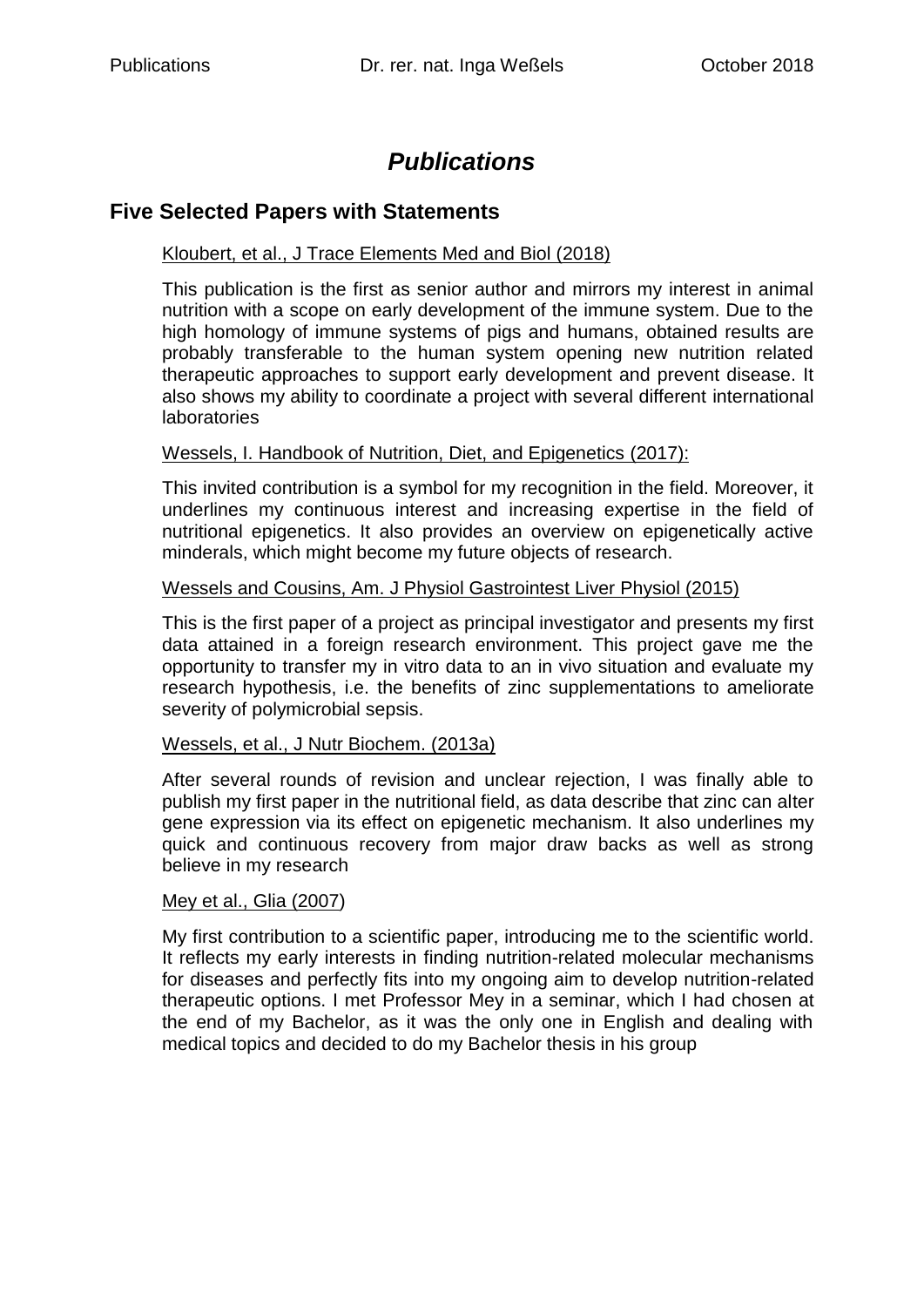## **Complete List of Publications**

## **Original Research**

Aster, I., Rink, L., **Wessels, I.** The influence of zinc on granulocytemacrophage-colony stimulating factor-induced signaling in U937 cells**.** *in preparation*

**Wessels, I**., Pupke, J. T, Grommes, J. Benefits of zinc supplementation in ameliorating neutrophil-induced lung damage in a murine model of acute lung injury. *in preparation*

 Kulik, L., Maywald, M., Kloubert, V., **Wessels, I**, Rink, L.: Zinc deficiency drives Th17 polarization and promotes loss of Treg cell-function: The Journal of nutritional biochemistry, DOI: 10.1016/j.jnutbio.2018.09.011, 2018

Kloubert, V., Blaabjerg, K., Dalgaard, T. S., Poulsen, H. D., Rink, L., and **Wessels, I**.: Influence of zinc supplementation on immune parameters in weaned pigs, J Trace Elements Med and Biol, 49, 231–240, doi:10.1016/j.jtemb.2018.01.006, 2018.

Lienau, S., Rink, L., and **Wessels, I**.: The role of zinc in calprotectin expression in human myeloid cells, J Trace Elements Med and Biol, 49, 106– 112, doi:10.1016/j.jtemb.2018.04.022, 2018.

Trame, S., **Wessels, I**., Haase, H., and Rink, L.: A short 18 items food frequency questionnaire biochemically validated to estimate zinc status in humans, J Trace Elements Med and Biol, 49, 285–295, doi:10.1016/j.jtemb.2018.02.020, 2018.

Kessels, J. E., **Wessels**, I., Haase, H., Rink, L., and Uciechowski, P.: Influence of DNA-methylation on zinc homeostasis in myeloid cells: Regulation of zinc transporters and zinc binding proteins, J Trace Elements Med and Biol 37, 125–133, doi:10.1016/j.jtemb.2016.02.003, 2016.

Rosenkranz, E., Metz, C. H. D., Maywald, M., Hilgers, R.-D., **Wessels**, I., Senff, T., Haase, H., Jäger, M., Ott, M., Aspinall, R., Plümäkers, B., and Rink, L.: Zinc supplementation induces regulatory T cells by inhibition of Sirt-1 deacetylase in mixed lymphocyte cultures, Molecular nutrition & food research, 60, 661–671, doi:10.1002/mnfr.201500524, 2016.

**Wessels, I.;** Cousins, R. J.: Zinc dyshomeostasis during polymicrobial sepsis in mice involves zinc transporter Zip14 and can be overcome by zinc supplementation. Am. J Physiol Gastrointest Liver Physiol 309 (9), G768- G778. DOI: 10.1152/ajpgi.00179.2015.

Poplutz, M. K., **Wessels, I**., Rink, L., and Uciechowski, P.: Regulation of the Interleukin-6 gene expression during monocytic differentiation of HL-60 cells by chromatin remodeling and methylation, Immunobiology, 219, 619–626, doi:10.1016/j.imbio.2014.03.016, 2014.

**Wessels, I**.; Haase, H.; Engelhardt, G.; Rink, L.; Uciechowski, P. Zinc deficiency induces production of the proinflammatory cytokines IL-1beta and TNFalpha in promyeloid cells via epigenetic and redox-dependent mechanisms. J Nutr Biochem. 24 (1), pp. 289–297. DOI: 10.1016/j.jnutbio.2012.06.007. 2013 **Wessels, I**.; Rosenkranz, E.; Ventura Ferreira, M.; Neuss, S.; Zenke, M.; Rink, L.; Uciechowski, P.: Activation of IL-1β and TNFα genes is mediated by the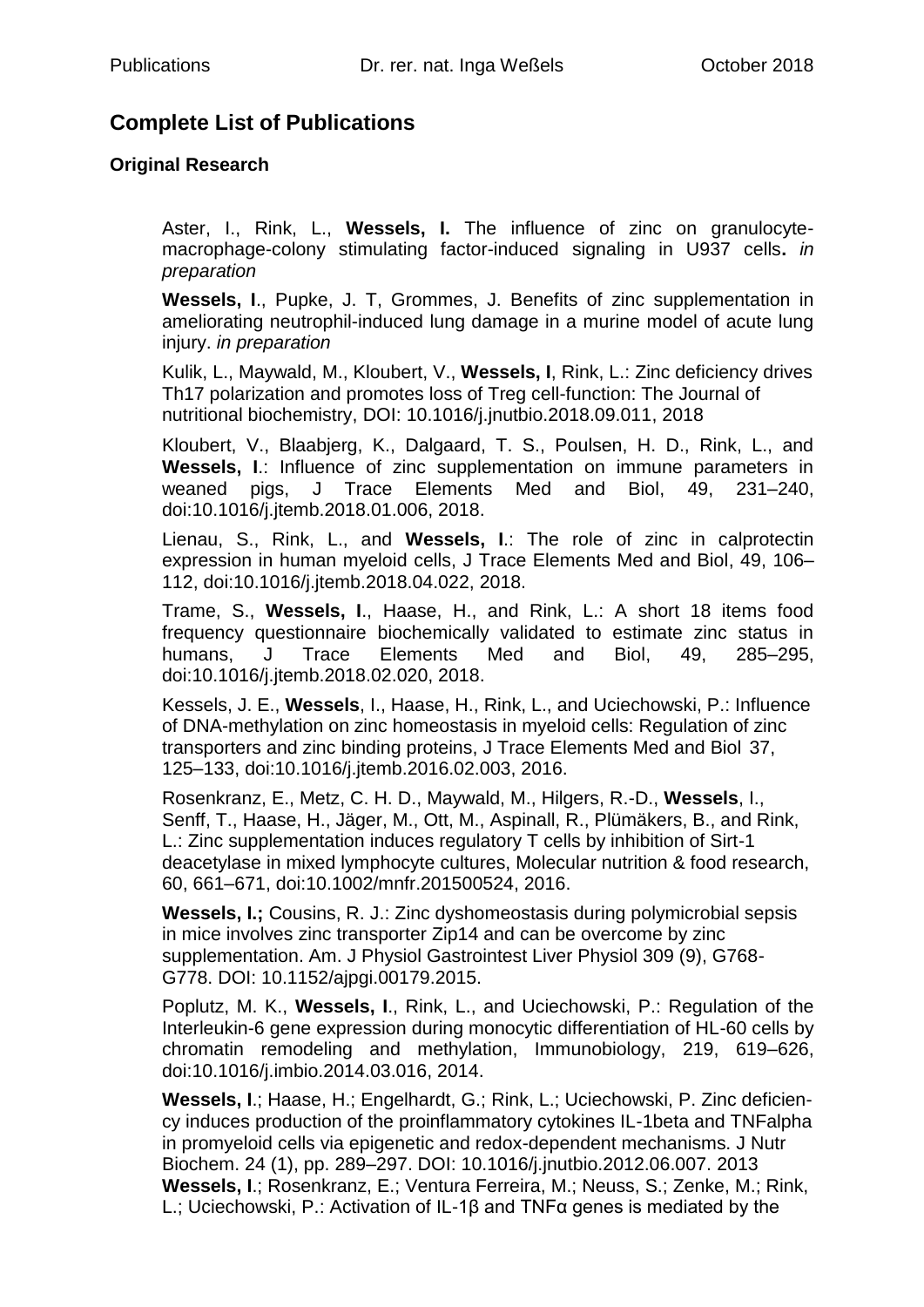establishment of permissive chromatin structures during monopoiesis. Immunobiology 218 (6), pp. 860–868. DOI: 10.1016/j.imbio.2012.10.011. 2013

**Wessels, I.**; Fleischer, D.; Rink, L.; Uciechowski, P.: Changes in chromatin structure and methylation of the human interleukin-1beta gene during monopoiesis. In *Immunology* 130 (3), pp. 410–417. DOI: 10.1111/j.1365- 2567.2009.03243. 2010

Mey, J., Schrage, K., **Wessels, I**., Vollpracht-Crijns, I.: Effects of inflammatory cytokines IL-1beta, IL-6, and TNFalpha on the intracellular localization of retinoid receptors in Schwann cells. Glia 55: 152-164. 2007

## **Review Articles and Book Chapters**

Wessels, I. and Rink, L.: Zinc and Vitamin D as triggers and therapeutic options in autoimmune diseases. JNB *invited contribution, in preparation*

**Wessels, I**.; Maywald, M., Rink, L.: Zinc as a Gate Keeper of the Immune System. Nutrients, 9, doi:10.3390/nu9121286, 2017. *invited contribution*

Maywald, M**.; Wessels, I**.; Rink, L.: Zinc Signals and Immunity. In International journal of molecular sciences 18 (10). DOI: 10.3390/ijms18102222, 2017 *invited contribution*

**Wessels, I**.: Epigenetics and Minerals. An Overview. In Vinood Patel, Victor Preedy (Eds.): Handbook of Nutrition, Diet, and Epigenetics. Cham: Springer International Publishing, pp. 1–19. Available online at [https://doi.org/10.1007/978-3-319-31143-2\\_48-1.](https://doi.org/10.1007/978-3-319-31143-2_48-1) 2017 *invited contribution*

Ollig, J.; Kloubert, V.; **Wessels, I.;** Haase, H.; Rink, L. Parameters Influencing Zinc in Experimental Systems in Vivo and in Vitro. In Metals 6 (3), p. 71. DOI: 10.3390/met6030071. 2016

**Wessels, I**.: Metal Homeostastis during Development, Maturation, and Aging, Struengmann Forum Reports 16: Trace Metals and Infectious Diseases, series ed. J. Lupp. Cambridge, MA: MIT Press. ISBN 978-0-262-02919-3. 2015 *invited contribution*

Rehder, D., Black, R.E., Bornhorst, J., Dietert, R.R., DiRita, V.J., Navarro, M., Perry, R.D., Rink, L., Skaar, E.P., Soares, M.C.P., Thiele, D.J., Wang, F., Weiss, G., and **Wessels, I.** (2015) Metals in Host–Microbe Interaction: The Host Perspective. Struengmann Forum Reports 16: Trace Metals and Infectious Diseases, series ed. J. Lupp. Cambridge, MA: MIT Press. ISBN 978- 0-262-02919-3*. invited contribution*

**Wessels, I**.: Epigenetics and Metal Deficiencies. Curr Nutr Reports 3 (3): 196- 203. 2014 *invited contribution*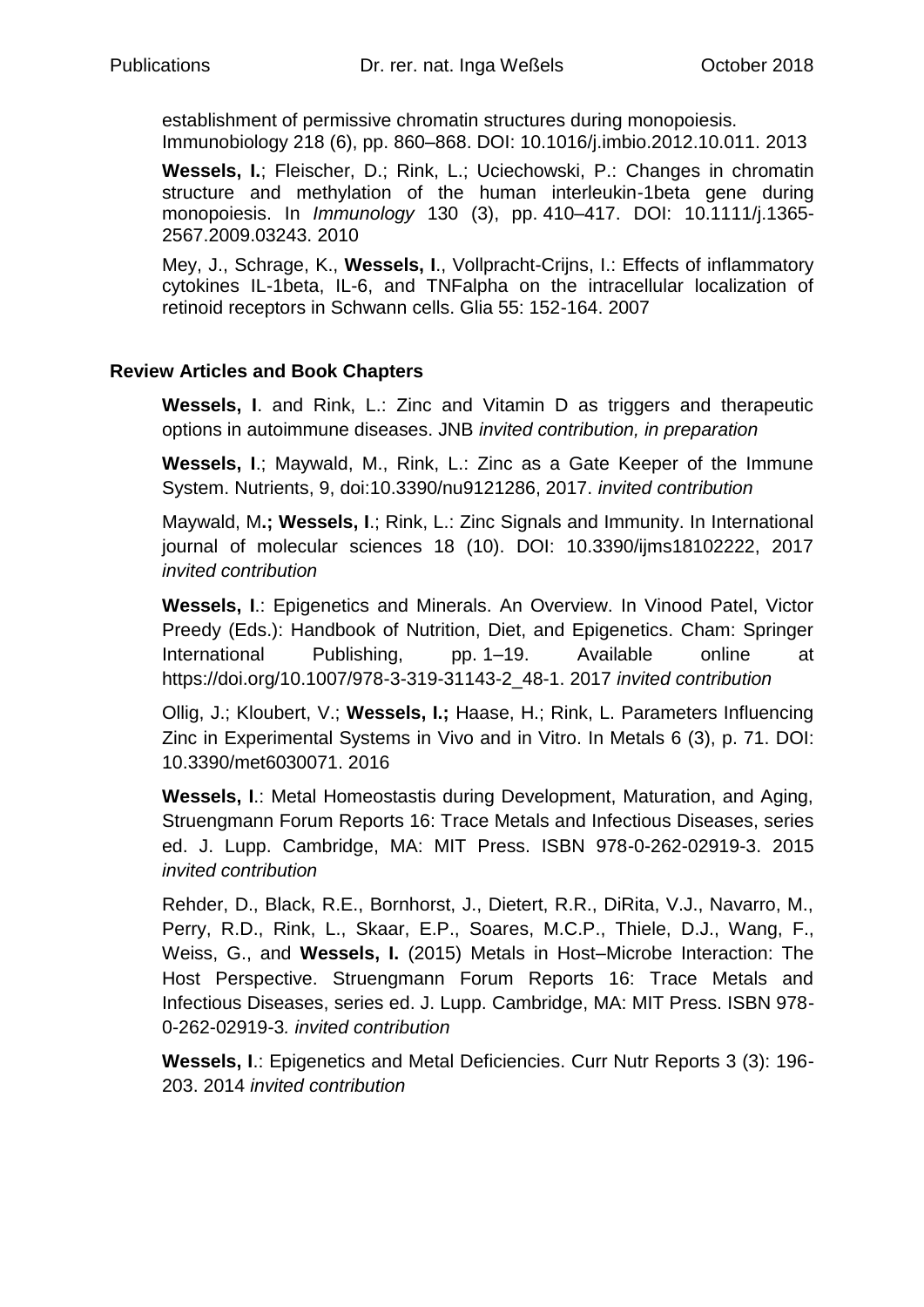**Wessels, I.,** Jansen, J., Rink, L., & Uciechowski, P.: Immunosenescence of polymorphonuclear neutrophils. ScientificWorldJournal. 10: 145-160. 2010 *invited contribution*

**Wessels, I**., Jansen, J., Rink, L., & Uciechowski, P.: Neutrophils: Phagocytes and Gatekeepers of Inflammation. In: Neutrophils: Lifespan, Functions and Roles in Disease (DeFranco, J. E., ed.), pp. 121-184. Nova Science Publishers, Inc. 2010

## **Oral Presentations**

## **Talks, Lectures, Seminar Series and Poster**

**Wessels, I**., Rink, L. Zinc and the Immune System XI ISIN London Conference on Immunonutrition. Immunonutrition in Health and Disease, London, United Kingdom, 09/2018, *invited lecture*

**Wessels, I**. Zinc in Inflammatory Diseases**.** Meeting of the German Society of Minerals and Trace Elements (GMS), Jena, Germany, 06/2018, *oral presentation*

**Wessels, I**.. Zinc in Inflammatory Processes**.** Meeting of the German Society of Minerals and Trace Elements (GMS), Aachen, Germany, 09/2017, *invited oral presentation*

Lienau, S., Engelhardt, G., Rink, L., **Wessels, I**., The role of zinc in calprotectin expression in human myeloid cells. Meeting of the German Society of Minerals and Trace Elements (GMS), Aachen, Germany, 09/2017, *poster*

Aster,I., Engelhardt, G., Rink, L., **Wessels, I.** The influence of zinc on granulocyte-macrophage-colony stimulating factor-induced signaling in U937 cells**.** Meeting of the German Society of Minerals and Trace Elements (GMS), 09/2017, *poster*

Trame S., **Wessels I.**, Plümäkers B., Engelhardt G., Rink, Development of a biochemically validated questionnaire and standardization of the biomarker serum zinc for the evaluation of the zinc supply. Meeting of the German Society of Minerals and Trace Elements (GMS), Aachen, Germany 09/2017 *poster*

Veronika K., **Wessels, I.**. Immunological changes during zinc supplementation in pigs. International Society of Zinc Meeting, Pyla, Cyprus 06/2017*, poster*

**Wessels, I**., Zinc in Inflammatory Diseases**.** Meeting of the International Society of Zinc Biology (ISZB), Pyla, Cyprus, 06/2017, *invited oral presentation*

**Wessels I.:** Ein essentielles Toxin: der Einfluss von Zink auf die Gesundheit (2016). DACH Tagung der DGE, ÜGES und SGED, Munich, 26 – 28. Mai 2016, *invited oral presentation*

**Wessels, I**. Zinc in Sepsis and other Inflammatory Diseases, Seminar Series